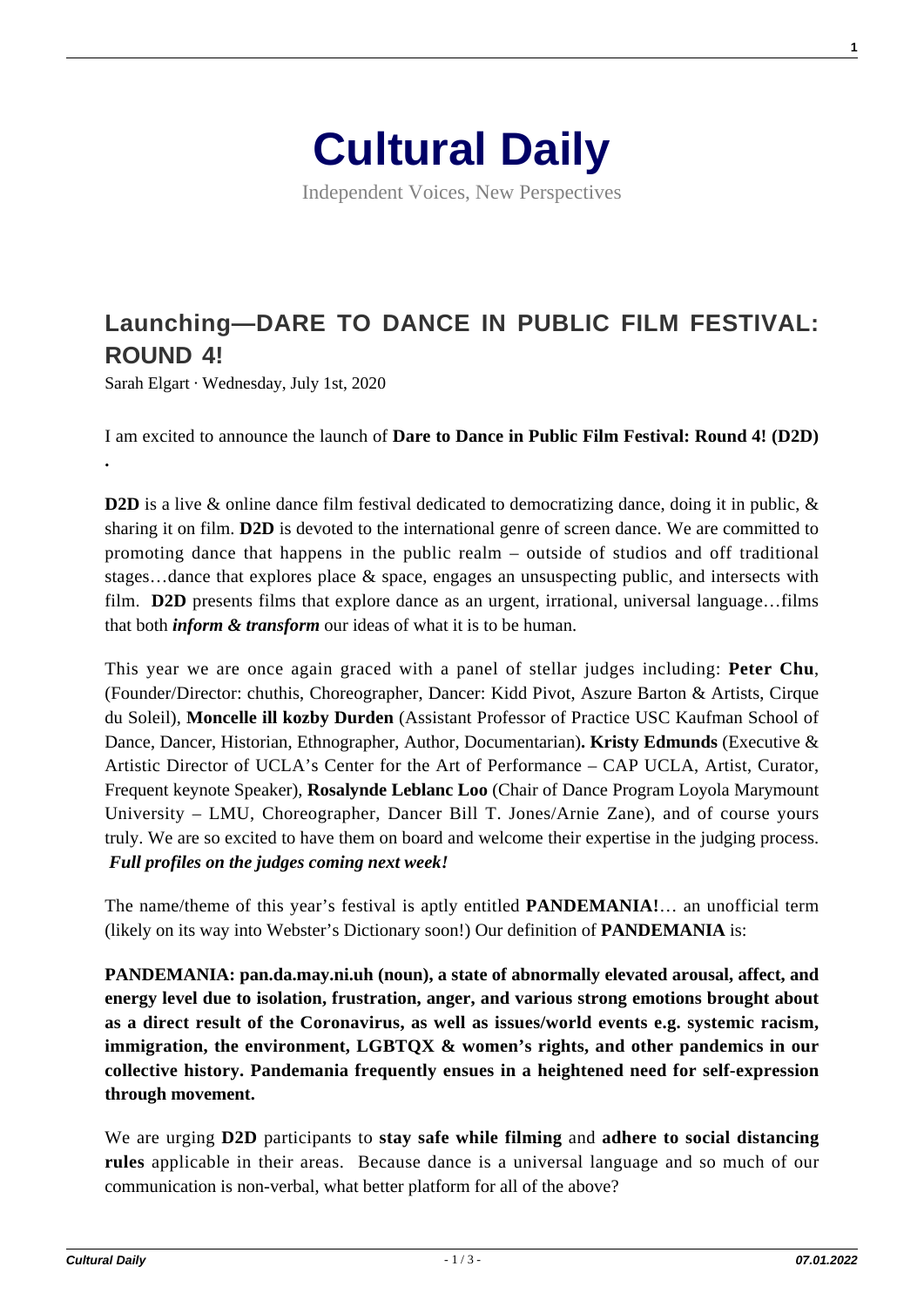Please *carefully* read the following **RULES & REGULATIONS** and… **ALWAYS ABIDE BY PUBLIC SAFETY RULES IN YOUR AREA:**

**Films that are planned and shot listed as well as films that are shot from the hip are accepted. ALL FILMS MUST CREATIVELY EXPLORE THE INTERSECTION OF DANCE & CAMERA.**

## **DARE TO DANCE IN PUBLIC FILM FESTIVAL: Round 4: PANDEMANIA! Rules & Regulations:**

This year, because we are in the midst of a pandemic that limits our interactions with one another and out in the world- especially in public spaces – **the rules and regulations for D2D have changed.**

– Each film can take place either in a public and/or private outdoor or indoor space, e.g.: a city street, alley, parking lot, grocery market, building or plaza, bus/train terminal, private home, deck or yard, museum, station, etc., providing it is acceptable and abides by social distancing rules in your area.

– In addition to exploring the interaction between dance and the camera, this year the emphasis will be on films that creatively explore the use of the site and/or place you are dancing/filming. We are seeking films that creatively, unconventionally, and safely use a select location – be it buildings, nature, furniture, rocks, rooms in houses and other urban sites etc. – creatively, unconventionally, and safely.

– Length: Each submission must be a minimum of 2 minutes and not exceed 6 minutes 30 seconds in length.

– Both POLISHED & RAW films are accepted: POLISHED: e.g. films in which filmmakers intentionally create and/or pre-conceptualize the choreography  $\&$  filmic approach) and/or RAW, e.g. films in which filmmakers capture a dancer(s) or an event that appears to be happening in a spontaneous and/or unplanned fashion (e.g. found dance).

## **ALL FILMS, BE THEY RAW &/OR POLISHED, MUST HAVE AN INTEGRITY OF FORM & MOVEMENT, AS WELL AS PURSUE A SPECIFIC RELATIONSHIP OF MOVEMENT/DANCE TO CAMERA.**

– Submitting filmmakers must provide a brief synopsis of their film, including where it was created/filmed.

– Each film must include the hashtags: #DareToDance #D2D #ScreenDanceDiaries #NextEcho.

Winning films must be shareable on Vimeo &/or Youtube.

– We ask each Filmmaker to follow us on Instagram (if applicable): @dare2danceinpublic @arrogantelbow @zoe.rappaport

### **– Deadline for final submission is 11:59 pm Pacific Time on December 15, 2020.**

**– Submission/processing fee is \$25 per entry\*.**